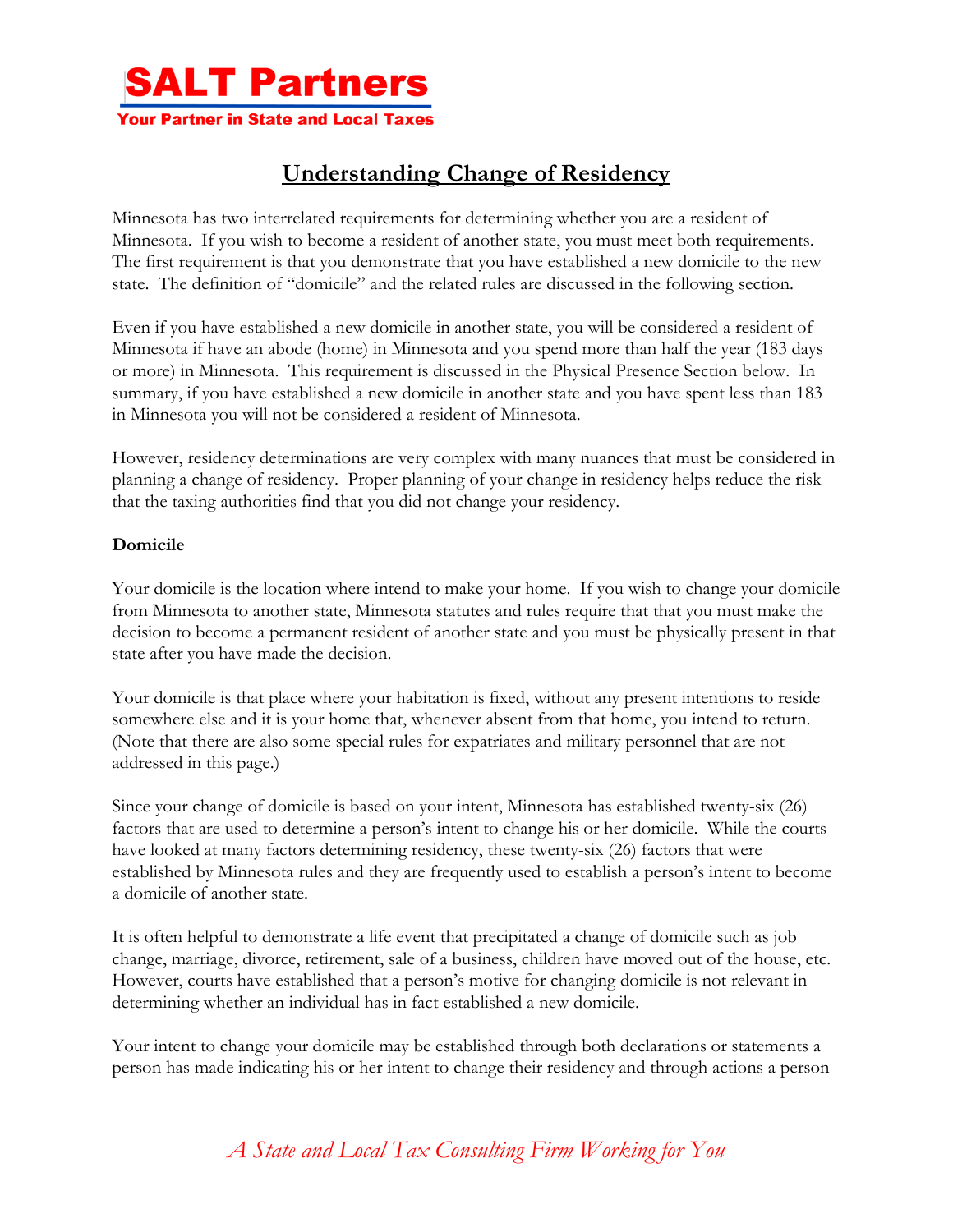takes to demonstrate his or her intent to change their domicile. Actions are given more weight than declarations in making the determination of whether there is a genuine change of domicile.

The following twenty-six (26) factors were established to help to determine a person's intent to change his or her residency:

- A. location of domicile for prior years;
- B. where the person votes or is registered to vote, but casting an illegal vote does not establish domicile for income tax purposes;
- C. status as a student;
- D. classification of employment as temporary or permanent;
- E. location of employment;
- F. location of newly acquired living quarters whether owned or rented;
- G. present status of the former living quarters, i.e., whether it was sold, offered for sale, rented, or available for rent to another;
- H. whether homestead status has been requested and/or obtained for property tax purposes on newly purchased living quarters and whether the homestead status of the former living quarters has not been renewed;
- I. ownership of other real property;
- J. jurisdiction in which a valid driver's license was issued;
- K. jurisdiction from which any professional licenses were issued;
- L. location of the person's union membership;
- M. jurisdiction from which any motor vehicle license was issued and the actual physical location of the vehicles;
- N. whether resident or nonresident fishing or hunting licenses purchased;
- O. whether an income tax return has been filed as a resident or nonresident;
- P. whether the person has fulfilled the tax obligations required of a resident;
- Q. location of any bank accounts, especially the location of the most active checking account;
- R. location of other transactions with financial institutions;
- S. location of the place of worship at which the person is a member;
- T. location of business relationships and the place where business is transacted;
- U. location of social, fraternal, or athletic organizations or clubs or in a lodge or country club, in which the person is a member;
- V. address where mail is received;
- W. percentage of time (not counting hours of employment) that the person is physically present in Minnesota and the percentage of time (not counting hours of employment) that the person is physically present in each jurisdiction other than Minnesota;
- X. location of jurisdiction from which unemployment compensation benefits are received;
- Y. location of schools at which the person or the person's spouse or children attend, and whether resident or nonresident tuition was charged; and
- Z. statements made to any insurance company, concerning the person's residence, and on which the insurance is based.